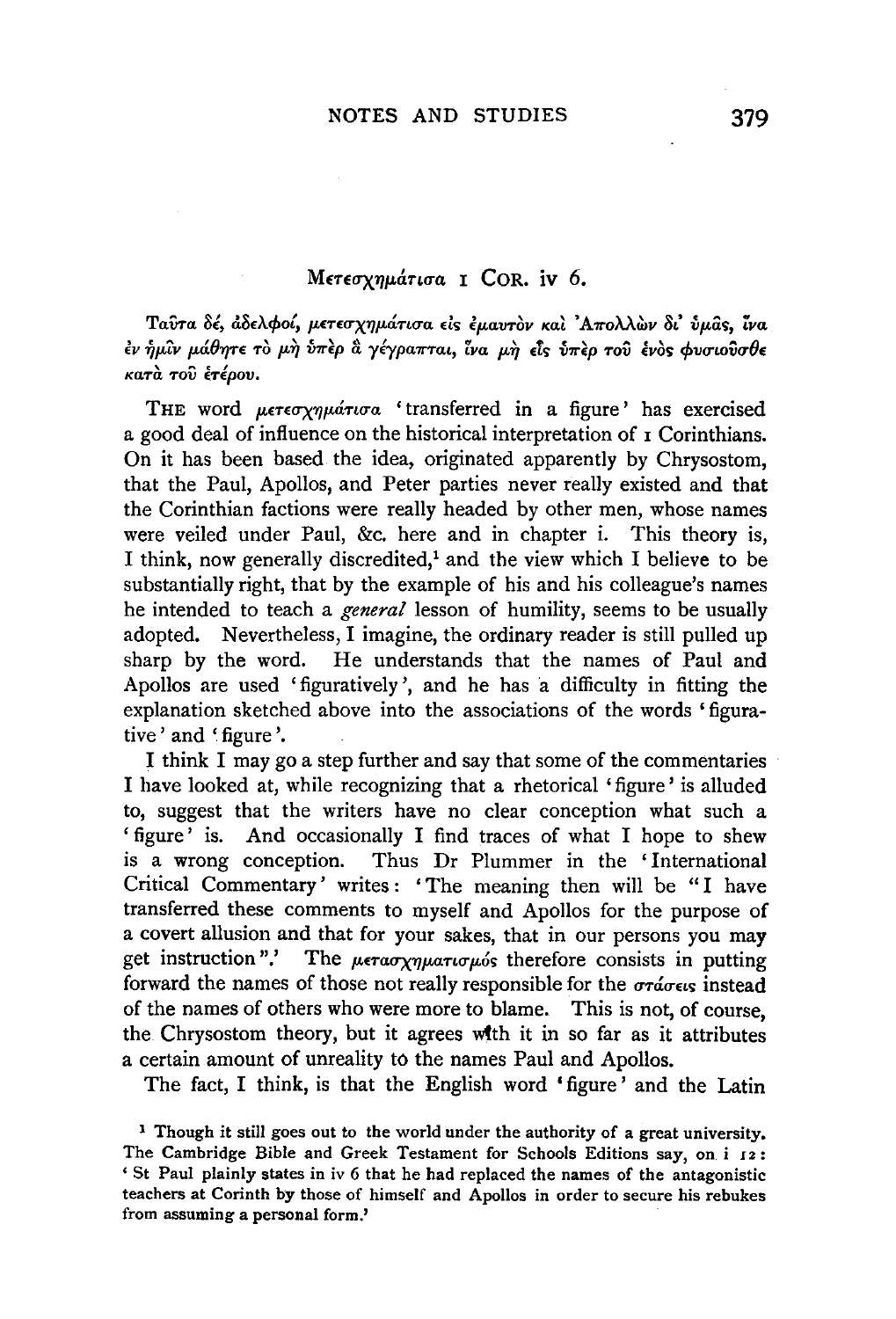## 38o THE JOURNAL OF THEOLOGICAL STUDIES

• figura' have been misleading. 'Figura' is merely one of the many failures of Latin terminology to express the Greek. Many, if not most, of the Latin grammatical and rhetorical terms are merely clumsy, literal, and often misleading attempts at a Greek word, as for instance the absurd 'genitivus' for  $\gamma$ evikós. 'Figura' Englished as 'figure' has naturally acquired the idea of likeness, symbol, or image, and implies that the thing mentioned really stands for something else. But the Greek  $\sigma \chi \hat{\eta} \mu \alpha$  has no such associations. It means arrangement or formation. The conception may be put thus. Besides the direct, obvious way of stating a thing, there are generally other ways less obvious and direct, but for various reasons more effective. Any of these is a  $\sigma \chi \hat{\eta} \mu a$ . But it does not follow that these less direct ways use words in a non-natural sense. When words or phrases are used in any but the natural sense, we get not a 'figure', but a 'trope '. 'Trope' is defined by Quintilian as 'sermo a naturali et principali significatione translatus ad aliam ornandae orationis gratia '.1 Thus not only a metaphor is a ' trope ', but the term includes ' synecdoche' when we use 'roof' for 'house', or 'metonymy' when we use 'Bacchus' for 'wine', and other such variations. On the other hand, a ' figure' is a 'conformatio orationis remota a communi et primum se offerente ratione'. In fact it is an essential, though not of course the main, characteristic of a 'figure', that the words which compose it should be used in their natural and literal meaning. They may suggest more than they say, but they do mean what they say.

Figures are always divided into 'figures of speech' ( $\sigma \chi \gamma \mu \alpha \tau \alpha$ ).  $\lambda \epsilon \xi \epsilon \omega s$ ) and 'figures of thought' (or perhaps better 'of meaning') ( $\sigma_X \gamma_{\mu}$ *8wvo{a>* ). The former need not detain us long. They include such things as repetition ('O Corydon, Corydon'), antithesis, and the like. In such cases change the words or their arrangement and the figure is gone. No doubt many rhetoricians made great play with them. I might illustrate their spirit from a passage in Arnold Bennett's story 'A Great Man'. The hero, then a small schoolboy, has won a prize for an essay on 'Streets'. An older cousin derisively recites the essay. There appears in a passage on the unpaved streets of the past 'it was not an unfrequent occurrence', &c. Says the cousin, 'Where did you steal " not an unfrequent occurrence " from '? ' I did not steal it'; says Henry, 'I thought of it.' 'Then you will be a great writer.' No doubt many a Greek and Roman schoolboy received similar, though more serious, encouragement from his teacher. But to the wiser minds ' figures of thought ' were far more important.

A ' figure of thought ' is found when a whole passage is cast in a way which departs from the obvious and thereby serves some  $\frac{1 \text{ Quintilian}}{1 \text{ } 4}$ .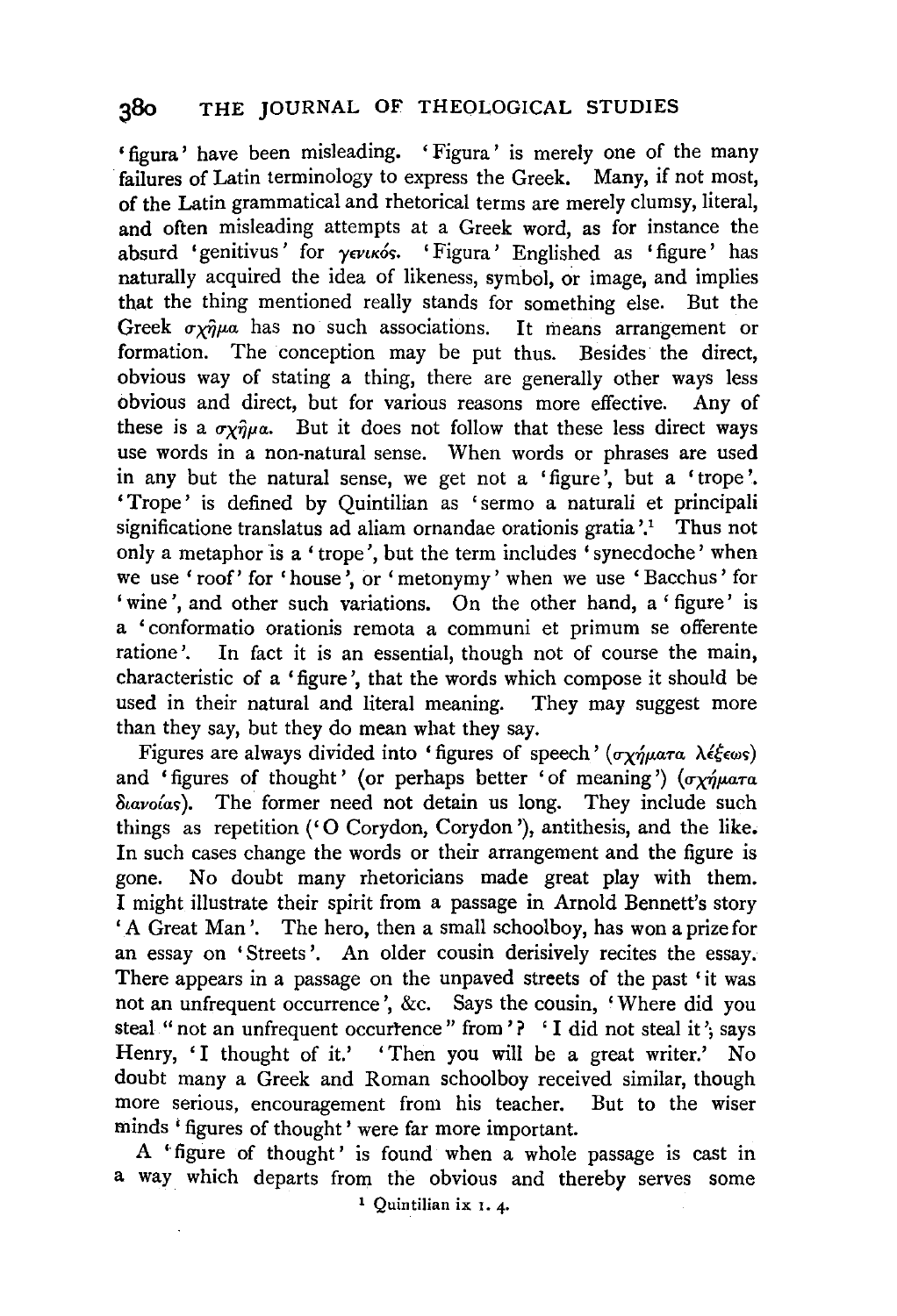effective purpose. Thus irony is sometimes a 'trope', sometimes a 'figure of thought'. When Cicero speaks of an accomplice of Catiline as 'virum optimum' he uses a 'trope '.1 So does St Paul in his  $\epsilon \pi \lambda$ ovrήσατε, εβασιλεύσατε, a few verses on. But the irony which runs through the Apology, and I think that of 2 Cor. x-xii, are 'figures of thought'. The Epistle to Philemon has 'figures of thought'. The request for forgiveness to Onesimus might have been made more directly; the delicate manner in which it is actually put is in the rhetorical, sense 'figurative'. No doubt one of the favourite 'figures of thought' is  $\epsilon_{\mu\phi a\sigma\iota s}$ ,<sup>2</sup> where a more or less veiled meaning is conveyed by words which, though they do bear their natural sense, may also suggest something more. So far Dr Plummer's remark about 'veiled allusion' might be justified. But there are plenty of other 'figures' which do not come under this head. For instance, Quintilian mentions ' communicatio '.<sup>8</sup> where the speaker takes the audience into deliberation with himself. Cato says somewhere, 'What, gentlemen, would you have done in my case?' This 'figure' suggests to the judges that after all they may have the same difficulties to meet as the speaker. By enlisting sympathy it makes our speech more effective and thus fulfils the purpose of a 'figure'.

St Paul seems to me to indicate pretty clearly what the 'figure' in our passage is. He wishes to warn the Corinthians against pride and faction, and to impress upon them that no one has anything to boast of. But as this is depreciatory, and to state it directly might alienate, he employs a 'figure of thought'. He leads up to his point and disarms hostility by speaking of himself and Apollos as nothing more than 'stewards', and instruments. The 'figure' would be described by a rhetorician as follows : 'When you are obliged to make remarks which may be offensive to the pride of the audience, lead up to them by shewing that this depreciation includes yourself.' As a matter of fact I have not found this particular 'figure' in the lists of any rhetorician, and I think for a sufficient reason. They wrote for public speakers, and public speakers usually avoided depreciatory remarks altogether, and therefore did not need 'figures ' to lead up to them. But it finds an excellent converse in the 'communicatio' mentioned above, and also in a very similar figure, which Tiberius, a writer on the subject, calls  $\kappa a \theta_0 \lambda_0 v^4$  This

1 Quintilian ix 2. 45·

 $2~\epsilon\mu\phi$ aous is used in this way by Chrysostom in his homily on this passage. There is  $\frac{2}{\mu} \phi$ aous or further suggestion in the word  $\sigma \chi$ io $\mu$ ara. Our modern use of 'emphasis' does not seem to have any foundation in ancient rhetoric. The correct use survived in English till the seventeenth century  $(v,$  Murray).

s Quintilian ix 2. 20,

*4* Spengel *Graec. Rhet.* vol. iii p. 68.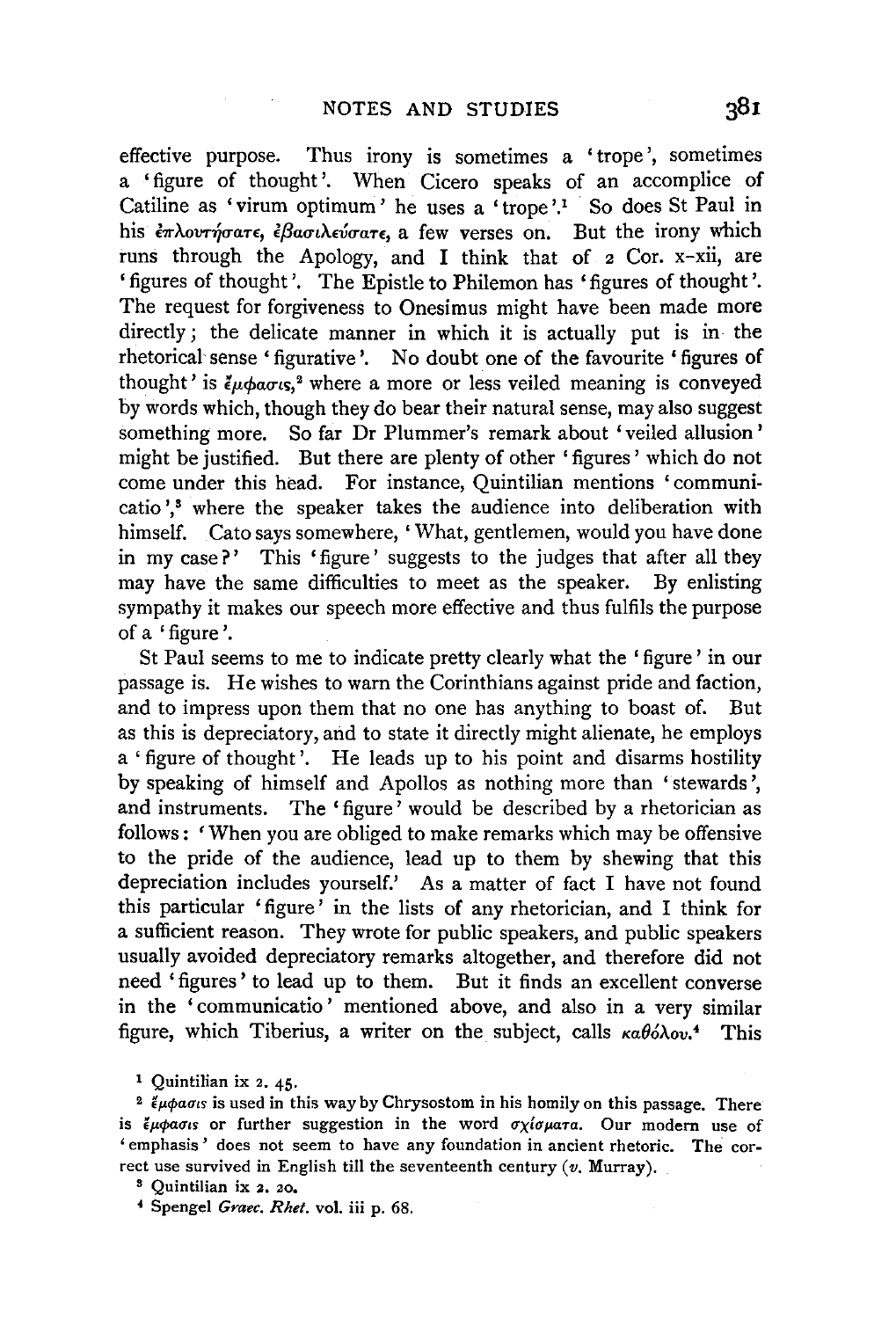figure consists in impressing on the judges that you are only asking  $\delta$  βεβούληται των άγωνιζομένων έκαστος 'what every one who ever entered a law court has wished'. In this figure, as in 'communicatio ', we disarm hostility by shewing that what we claim for ourselves we also claim for those we address. In St Paul's figure we disarm it by shewing that the depreciation we mete out to others extends also to ourselves. The remark which Tiberius makes about  $\kappa a \theta_0 \lambda_0 v$  ' by this figure we can often preserve the requirements of our purpose and at the same time avoid what jars', might very well be applied to St Paul's figure.<sup>1</sup>

Though I have not found this 'figure' in the lists, I am not sure that we may not give it a name. Chrysostom, who in spite of his erroneous theory about the names, treats the whole passage in the spirit of the trained rhetorician, speaks of St Paul's method as  $\sigma v \gamma \kappa a \tau a \beta a \sigma v s$  *kal olKovop.{a.2* Both these words are, I think, frequently used theologically of the Incarnation, but the second, at any rate, is also a well-known rhetorical term. It signifies 'organization', the arrangement and adaptation of the material (as opposed to the language) to make it more effective, and therefore covers 'figure of thought', though of course much besides. I should be inclined to guess that  $\sigma v \gamma \kappa a \tau a \beta a \sigma v s$ (Latinized no doubt as 'condescensio ') had become in Chrysostom's time a more or less technical term. Christian preaching is an offshoot of pagan rhetoric, but with some *mutata mutanda.* While the forensic pleader is for the moment the inferior, having to persuade those who for the moment are his masters, and therefore needs ' communicatio' to convince them that not only he but they are involved, the preacher starting from the position of the superior, and having some plain speaking to do, requires, if he wishes to conciliate, to shew that he as well as they are involved; and it may well be that  $\sigma v \gamma \kappa a \tau a \beta a \sigma u s$  in the pulpit had become an accepted ' figure'. At any rate it makes a good name for St Paul's figure in our passage.

On the other hand, if the names of Paul and Apollos are simply disguises of the names of Corinthian party leaders we should have not a 'figure', but a 'trope'. For the names are changed 'a naturali significatione ad aliam '. We may go further and say that it is the species of 'trope' called 'allegory'.<sup>8</sup> Quintilian, in his chapter on

<sup>2</sup>*Hom.* !2.

<sup>&</sup>lt;sup>1</sup> Έστιν έν τώ σχήματι τούτω πολλάκις την χρείαν του νοήματος τηρούντα το προσκρούον *cpv.\arr•a9at.* 

<sup>8</sup> Chrysostom, however, calls it ' hyperbole', which also was a trope not a figure. His idea seems to be 'you name something greater instead of the reality, as e.g. Paul is greater than any Corinthian. But if it is wrong to make the greater into a party leader, how much more wrong must it be to make the less.'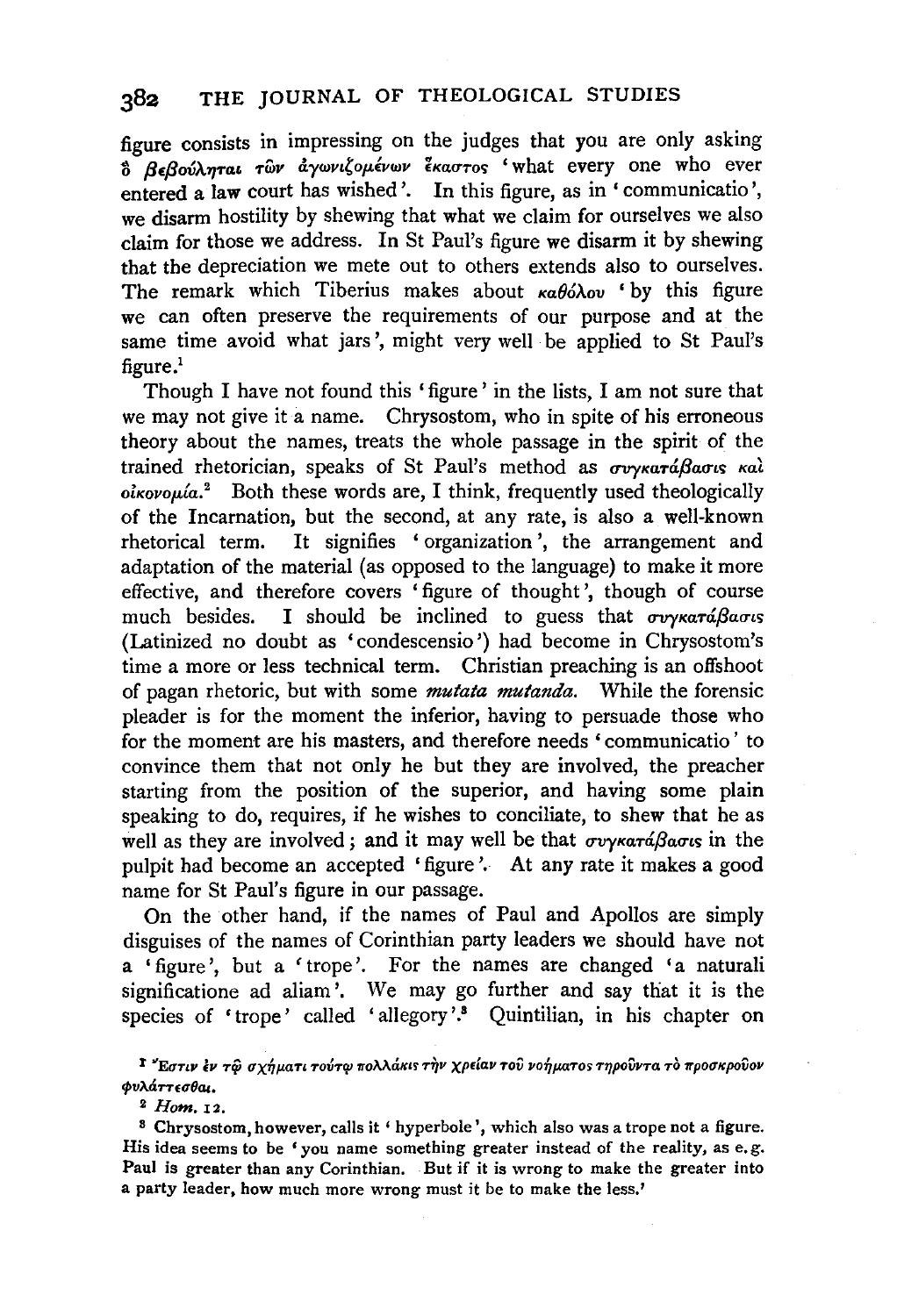'tropes', devotes some space to 'allegory',<sup>1</sup> in which he distinguishes two varieties. One consists of a series of metaphors ('continuatae translationes '). Such is the 'allegory' in Hor. *Odes* i 14, where the Roman commonwealth is described as a ship. The other kind is exemplified by Verg. *Ecl.* ix  $7-\text{10}$  :-

> Certe equidem audieram, qua se subducere colles Incipiunt, mollique iugum demittere clivo, Usque ad aquam et veteris iam fracta cacumina fagi Omnia carminibus vestrum servasse Menalcan.

Here, as he remarks, there are no metaphors. All except the name is described *propriis verbis*. For the passage is a literal description of Vergil's farm and its retention by the owner. But the name of Menalcas is substituted for Vergil. Here we have a very close parallel to Chrysostom's interpretation of St Paul. In one case the name of some one else is an alias for the writer. In the other the writer's name is an alias for some one else. It will be remembered that St Paul uses the term allegory (*άτινά έστιν άλληγορούμενα*) quite correctly in Gal. iv 24.

It would perhaps be rash to say that St Paul is not likely to have confused 'figures' and 'tropes'. Quintilian tells us that even distinguished rhetoricians sometimes ignored such distinctions 2 and that many people, including some professional writers, identified the two.<sup>8</sup> But when we see that (1) St Paul uses  $\partial \lambda \lambda \eta \gamma \partial \rho \alpha$  correctly in Gal. iv 24, (2) that the correct use of  $\sigma \chi \hat{\eta} \mu a$  makes excellent sense in our passage, while (3) the theory of an incorrect use involves very great literary and historical improbabilities, we are, I think, justified in rejecting that theory absolutely. I would go further than Lake,<sup>4</sup> who says of Chrysostom's view that, though improbable, it is not 'impossible exegesis'.

The question may be asked, how came Chrysostom, who no doubt was well acquainted with scientific rhetoric, to blunder about a common term. I very much doubt whether he did. He certainly bases his idea that Paul and Apollos are used fictitiously on  $\mu \epsilon \tau \epsilon \sigma \chi \eta \mu \alpha \tau \nu \sigma \alpha$ . But otherwise he seems to me to interpret the passage as if he thoroughly understood it, and I am inclined to think that he found the idea of changing the names not in the  $\epsilon \sigma \chi \eta \mu \dot{\alpha} \tau \dot{\alpha}$ , but in the  $\mu \epsilon \tau \dot{\alpha}$ . I do not think this is 'possible exegesis', but it does not involve any misuse of rhetorical terms. His interpretation then would be if he

1 Quintilian viii 6. 44•

<sup>2</sup> *Ib.* ii II. I. He tells a story of one who, when asked what a  $\sigma \chi \hat{\eta} \mu a$  was, replied that he had no idea, but 'si ad rem pertineret esse in sua declamatione'.<br><sup>8</sup> *Ib.* ix r. 2. No doubt this applies only to earlier times, before the theory was

finally established.

4 *Earlier Epistles of St Paul,* p. 126.